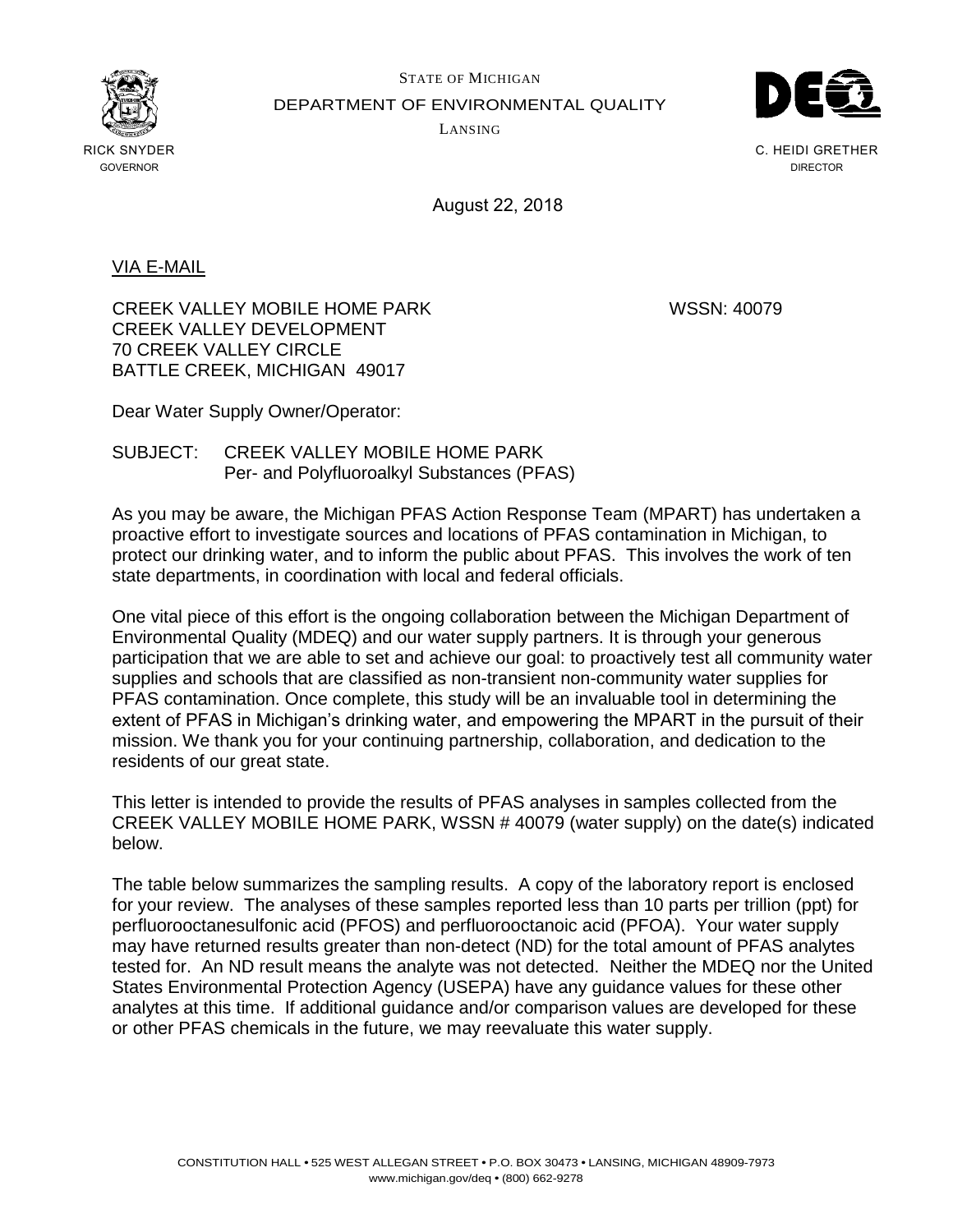## CREEK VALLEY MOBILE HOME PARK Page 2 August 22, 2018

| Date Collected | Sampling<br>Location | <b>PFOS + PFOA</b><br>(ppt) | $LHA$ (ppt)<br>$PFOS +$<br><b>PFOA</b> | <b>Total Tested</b><br>PFAS (ppt) |
|----------------|----------------------|-----------------------------|----------------------------------------|-----------------------------------|
| 6/22/2018      | <b>WL001</b>         | <b>ND</b>                   | 70                                     | ND                                |
| 6/22/2018      | <b>WL002</b>         | ND                          | 70                                     | ND                                |

ND – The parameter was not detected based on the laboratory's analytical report. See Official lab results for test method used.

Currently, there is no regulatory drinking water standard for any of the PFAS chemicals. However, in May 2016 the USEPA established a non-regulatory Lifetime Health Advisory (LHA) for two of these chemicals, PFOS and PFOA. The LHA for PFOS and PFOA is 70 ppt combined, or individually if only one of them is present. The USEPA recommends that this LHA applies to both short-term (i.e., weeks to months) scenarios during pregnancy and lactation, as well as to lifetime-exposure scenarios. The LHA is the level, or amount, below which no harm is expected from these chemicals. The Michigan Department of Health and Human Services (MDHHS), as well as the MDEQ, have used this LHA of 70 ppt to inform decisions on actions that should be taken or are recommended to reduce exposure and prevent increased risk to public health from these PFAS contaminants. The USEPA has not set health advisory levels for the other PFAS compounds because not enough is known about them.

Additional information on the health effects of PFAS can be found on the Agency for Toxic Substances and Disease Registry (ATSDR) website listed at the end of this correspondence.

The concentrations of PFOS and PFOA in these samples are well below the USEPA LHA of 70 ppt and are not expected to result in adverse health effects as long as the concentrations are shown to remain below the LHA over time.

Because of the detection of low levels found in the water supply, we have the following recommendations for your consideration. These recommendations are essentially the same actions we have advised public water systems to follow for the past 30-plus years when a new contaminant has been confirmed as present in their drinking water.

- 1. Inform the public of these sample results through posting on your website or other means. The MDEQ, in collaboration with the MDHHS, has developed a toolkit containing communication templates to help notify the consumers of your water supply on the presence of PFAS in the drinking water and the response measures that are being initiated. This is a resource available to you if you choose and can be modified to fit your needs. The toolkit is available at [www.michigan.gov/pfasresponse](http://www.michigan.gov/pfasresponse) and click on "visit news and education."
- 2. Please continue with your regularly scheduled monitoring. The MDEQ recommends you also continue monitoring for PFAS on an annual basis to demonstrate the concentrations are consistently and reliably below any existing LHA.

These recommendations are based on the best available and most current information and may change depending on additional information related to site conditions; the availability of new data; or other new information as it becomes available. We may recommend further action at that time.